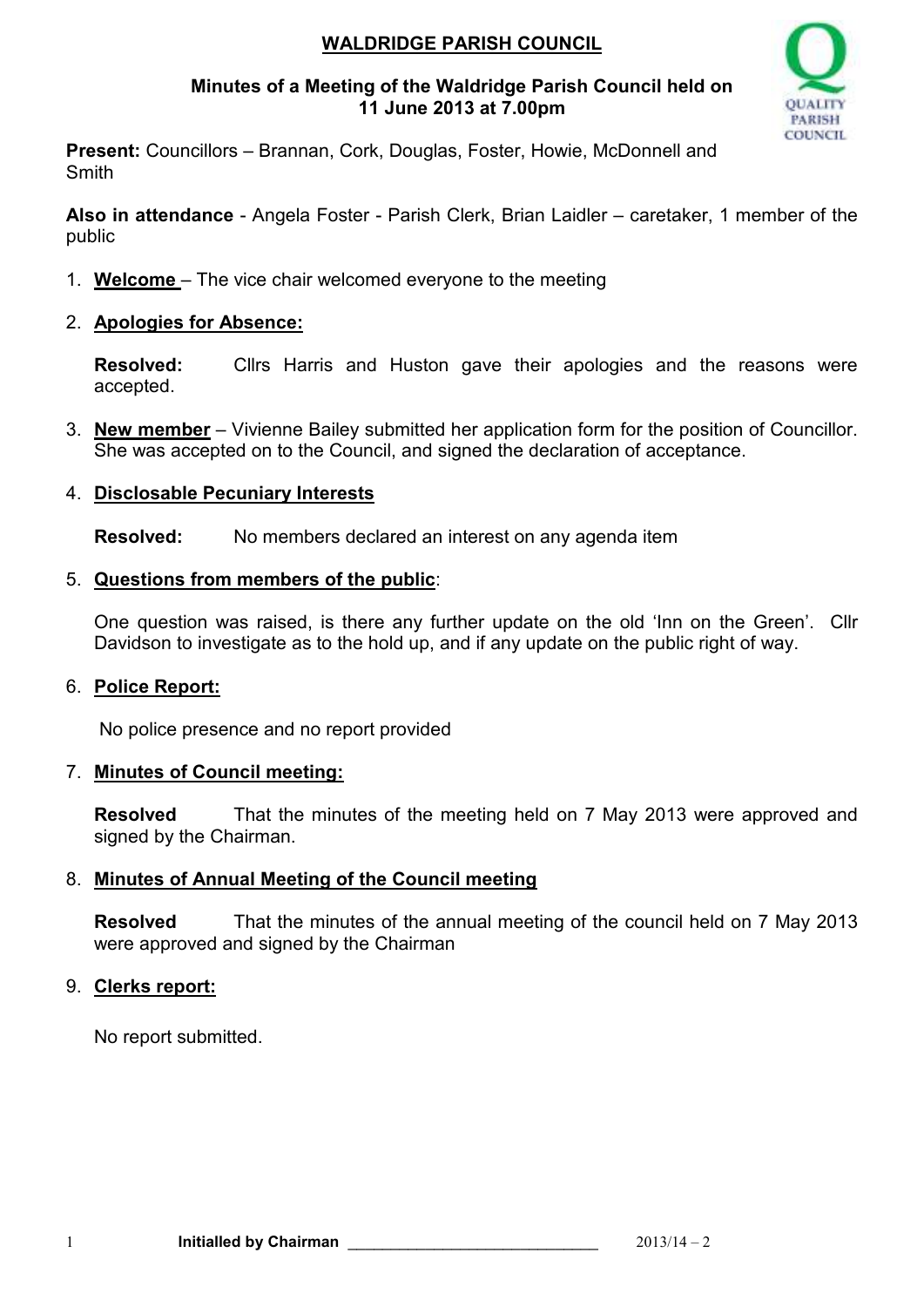### 9. **Parish Matters and on-going items**

### a) **Planning applications received**

# **To consider any planning applications received after the agenda was published.**

| 2/13/00095/FUL | 9 Meadow Drive<br><b>Chester-le-Street</b><br>Durham<br>DH <sub>2</sub> 2XA                             | Erection of single-storey extension at rear<br>of dwelling to replace existing conservatory.                                                                                                                                  |
|----------------|---------------------------------------------------------------------------------------------------------|-------------------------------------------------------------------------------------------------------------------------------------------------------------------------------------------------------------------------------|
| 2/13/00104/FUL | 25 Lilburn Close<br><b>Chester-le-Street</b><br>Durham<br>DH <sub>2</sub> 3TN                           | Erection of single storey extension to side<br>of dwelling.                                                                                                                                                                   |
| 2/13/00106/TEL | Telecommunications<br>Mast (CITL 114209)<br><b>Waldridge Road</b><br><b>Chester-le-Street</b><br>Durham | Application for determination as to whether<br>prior approval is required for the removal<br>and replacement of 12.5m street pole and<br>for two new cabinets with ancillary<br>equipment (telecommunications<br>development) |

#### *Resolved: Recommend approval*

# b) **To consider any planning applications received after the agenda was published.**

| 2/13/00124/FUL | 20 Fenwick Close<br><b>Chester-le-Street</b><br>Durham<br>DH <sub>2</sub> 3SU | Erection of extension to<br>existing detached garage |
|----------------|-------------------------------------------------------------------------------|------------------------------------------------------|
|                |                                                                               |                                                      |

*Resolved: Recommend approval*

# c) **Northumbria in Bloom update – 5 June 2013**

• Coffee morning was requested for 6 July 2013

*Resolved To agree to hold event* 

#### d) **Millennium Green problems**

It was suggested placing more chippings around the green to help with the flooding problem. A resident requested the footpath leading onto the green be improved.

*Resolved: It was agreed to get extra chippings, this to be provided free of charge. The footpath in question is DCC land, Cllr Davidson to see if anything can be done to improve the surface, the Clerk to contact the resident.* 

- e) **Beat the bounds walk**all arrangements were discussed for walk 23rd June.
- f) **Section 106 money** Further information required, then planning application to be sent to DCC for the nature trail. A change in designs were discussed. No further information from metal designer, but he is working on them now.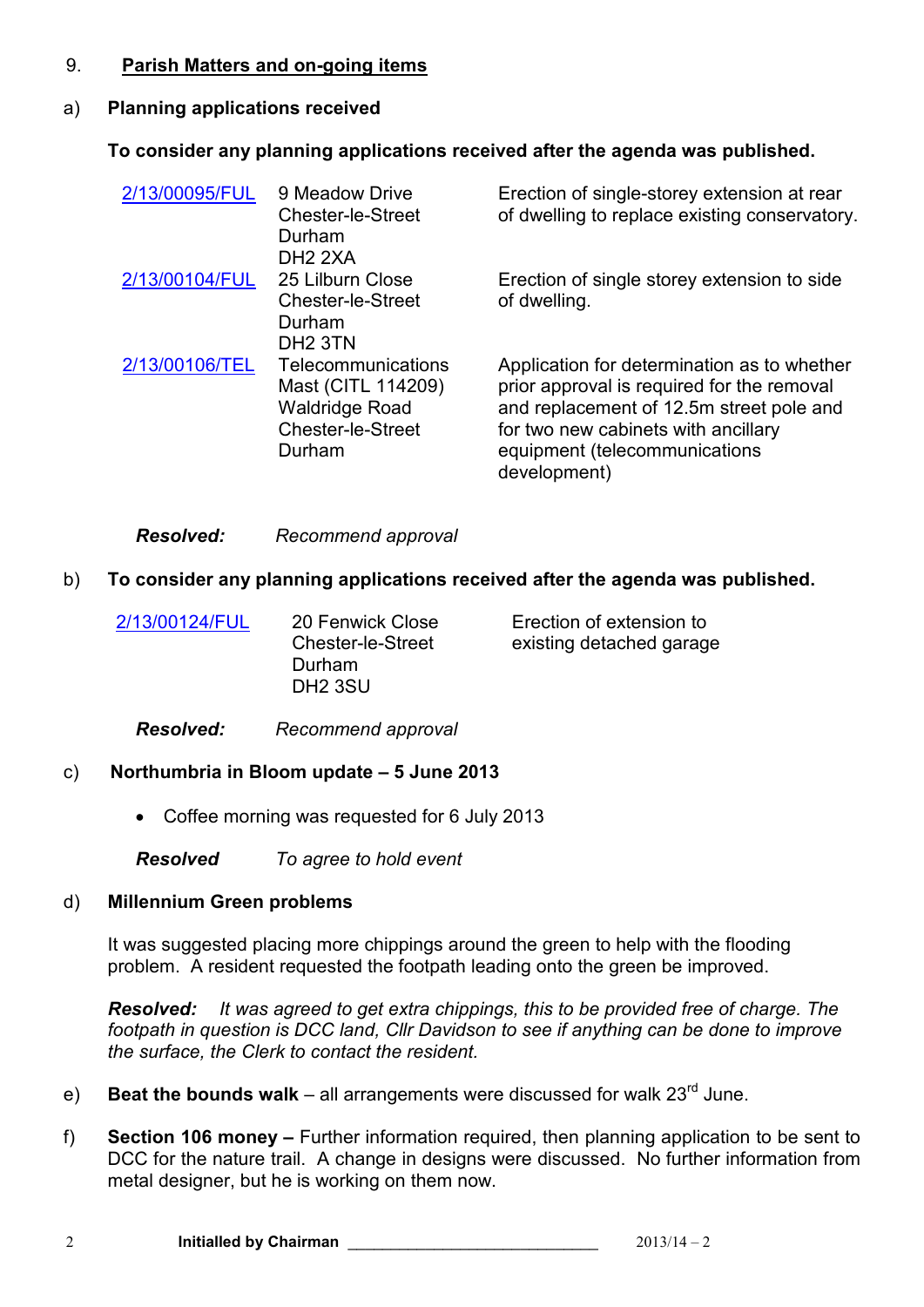*Resolved: It was agreed to change the wooden sculptures to 4 panels and one upright. The cost increased by £400.* 

g) **Allotment update** – Update received. Request was made to keep cockerels and ducks

*Resolved: It was agreed as long as noise is monitored and if excessive they will need to be removed.* 

h) **Calendar** – Costs were sought to produce a calendar.

*Resolved: It was agreed not to proceed as the cost too expensive* 

i) **Millennium Green project –** Acceptance letter received. Design for metal sculpture was distributed for approval. The metal design will have to wait until planning permission is applied for and approved.

*Resolved: It was agreed to go with the design, the Clerk to liaise with all concerned.* 

j) **Grant awarding policy** – Updated policy brought to the meeting for approval.

*Resolved: The updated policy was signed by the vice chairman. The Clerk to upload to website.*

k) **Rats** – Rats are becoming a problem in the village. Costs of £40 per resident were quoted from DCC. They will not put boxes in open space.

*Resolved: Residents need to be responsible for reporting the problem and paying the costs from DCC.*

- l) **Road at Poplar Street**  After work was carried out and failed, several complaints were received from residents. DCC promised the work to be completed to rectify the problem. Cllr Davidson to chase up.
- m) **Funday**  all arrangements were discussed. It was suggested folk dancers, army/sea cadets to be invited.
- n) **Bench at Fell**  The bench which was rotten has been removed, unknown who was responsible. The Clerk to contact the ranger to see if it can be replaced. This to be placed on next agenda along with costs if ranger will not replace.

#### o) **Correspondence received**

- Standards Parish & Town Councils Briefing Session June  $26<sup>th</sup>$
- To note County Councillors report covering Lindesfarne Gospels events / flooding Fellside Meadows / environment awards

#### *Resolved:*

- Cllrs Foster/Brannan/Douglas/Bailey and Smith to attend
- Report noted. The members thanked the County Councillors for nominating them for the environment award.
- p) **Correspondence received after agenda published** (to note only)
	- No items

3 **Initialled by Chairman** \_\_\_\_\_\_\_\_\_\_\_\_\_\_\_\_\_\_\_\_\_\_\_\_\_\_\_\_\_ 2013/14 – 2